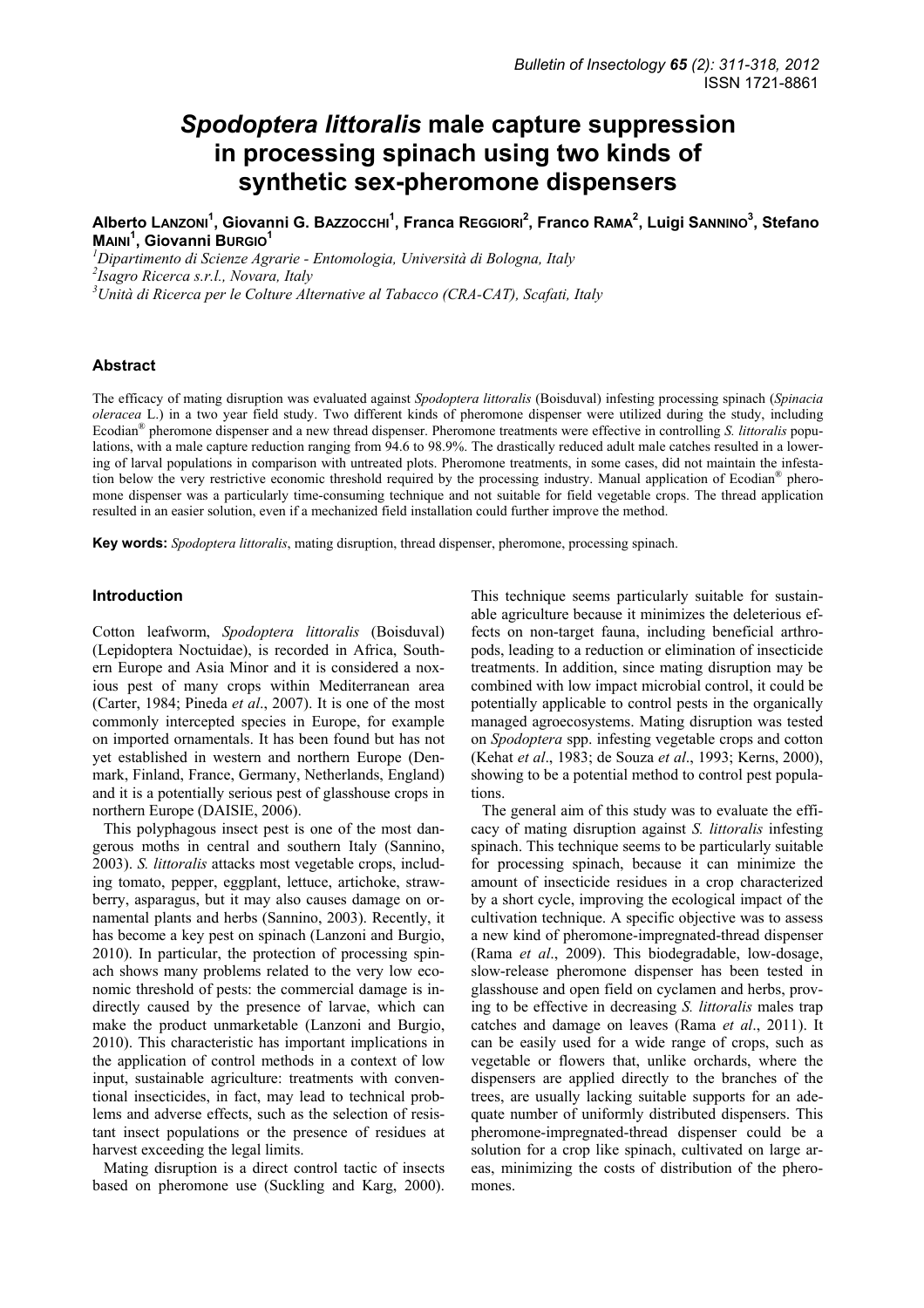# **Materials and methods**

## Experimental sites

A two year study (2006 and 2007) was conducted on processing spinach cultivated in the area of Latina province, central Italy (41°29'58.73"N, 12°57'50.67"E). Both the years, the crop was sown in September and harvested in November. A flat-leafed spinach variety was sown, with a distance of 0.15 m among rows.

In the 2006 trial site, a 1 ha pheromone-treated plot and a 1 ha control plot which did not receive any insecticide sprays (both approximately  $100 \times 100$  m) were delimited in two different spinach fields (3.5 and 2.5 ha respectively).

In 2007 the test site was located in the same area as the previous year, and consisted of two 1 ha pheromonetreated plots and two 1 ha control plots which did not receive any insecticide sprays (each  $100 \times 100$  m) within three different spinach fields (3.5, 5, and 3.7 ha respectively). In both years, the control plots were located upwind, approximately 600-1000 m away from the treated plots to avoid pheromone drift into the untreated plots. Pheromone-treated and control plots were always bordering spinach fields in which conventional control measures were applied.

## Pheromone treatments

Two different kind of pheromone dispenser were utilized during the study. In 2006, Ecodian® dispenser hooks (Isagro Italia, Italy), each containing approximately 12.5 mg of a 95:5 pheromone mixture of (Z,E)- 9,11-14:Ac and (Z,E)-9,12-14:Ac, were used in the trial. Each dispenser consisted of biodegradable materials (Mater-Bi®, Novamont, Novara, Italy) that were shaped into a hook. The trial was laid out in 1 day on 27 September 2006, two weeks after sowing. Dispensers were each attached, using a metal wire, to 1 m split bamboo canes in such a way that the dispensers were 0.8 m above the crop canopy, and uniformly distributed by hand, in the 1 ha trial plot at a rate of 600 dispensers/ha (7.5 g a.i. per ha). Before harvest on 31 October 2006 all canes and dispensers were removed from the field.

In 2007, a novel thread dispenser called Pheromone-Impregnated-Thread (PIT) dispenser (Rama *et al*., 2011) was tested. PIT consists of a continuous thread in which a paper inner core impregnated with a 95:5 blend of  $(Z,E)$ -9,11-14:Ac and  $(Z,E)$ -9,12-14:Ac is covered by an outer layer of biodegradable material (Mater-Bi<sup>®</sup>). Each thread dispenser is about 100 m long. The diameter of PIT dispenser is about 3 mm and the average content of pheromone blend was assessed to be 20.3 mg/m. Trials were each laid out in 1 day on 19 September 2007 and on 20 September 2007 both a week after sowing. Thread dispensers were placed in rows of 100 m in each of the two 1 ha trial plots, and to prevent the pheromone thread dispenser from coming into contact with the ground or the plant canopy, it was attached to metal rods placed every 15 m on the row; in such a way the thread dispenser was 0.8-1.0 m above the crop canopy. The distance between two treated rows was 20 m, leading to an application rate of 500 m of thread dispenser per ha (10.2 g a.i. per ha). Before harvest on 31 October and 7 November 2007 all rods and thread dispensers were removed from the fields.

# Male capture suppression evaluation

Pheromone traps were used to assess if male *S. littoralis* moths could locate a pheromone point source in the pheromone-treated and in the control plots as well as in the spinach fields outside the pheromone-treated plots. Unitrap® green/yellow/transparent bucket traps (Pherobank, Plant Research International, Wageningen, NL) were used to catch the male moths. Four bucket traps were placed in each of the pheromone-treated and control plots. Traps were baited with rubber *S. littoralis* pheromone lures (Isagro Italia, Italy). Baited traps were hung at about 80-100 cm above the ground and the baits renewed at intervals of 20 days throughout the sampling period. Each trap had an insect killing strip (a.i. 15% diazinon) at the bottom of the trap. Moths were collected from the bucket trap every 5-8 days.

In 2006 trial, besides the four traps placed inside the pheromone-treated plot, other four bucket traps were placed in the spinach field, at 31 m from the downwind edge of the pheromone-treated plot. In 2007 trials, besides the four traps placed inside each of the two pheromone-treated plots, a grid of 16 bucket traps was placed to cover all the area of each of the two spinach fields where the pheromone-treated plots were placed. In these fields all the traps were geo-referenced using a handheld Magellan SporTrak Map® GPS unit. All traps were placed on 27 September in the 2006 trial and on 19 and 20 September in the 2007 trials, at the beginning of the second peak of flight of *S. littoralis* adults in the area of the study (Sannino, 2003).

## Larval population estimation

*S. littoralis* larval populations were estimated within each of the pheromone-treated and control plots using a hand-held vacuum suction device (modified, reversed Stihl BG75 leaf blower), without damaging spinach plants. Each vacuum sample consisted of 20 one-second suction samples taken while moving up and down the spinach rows in a  $2 \times 2$  m spinach area. The central part of each 1 ha tested plots was sampled at a rate of 8 suction areas randomly selected (4 in 2006) on a weekly basis.

## Pheromone release rate

The release rate of the pheromone from the thread dispenser was determined under field conditions in 2007 on field 1. The first samples were collected immediately after field application; subsequently the samples were collected on a weekly basis until the end of the trial. Each sample consisted of about 15 cm of PIT dispenser obtained by cutting the thread dispensers in the field at one of their end. Samples were then stored at −20 °C until the end of the trial when they were analyzed for residual pheromone, as follows: 10 cm of thread were cut into pieces and left to soak overnight in 20 ml of tetrahydrofurane containing 0.2 mg/ml of n-hexadecanol as internal standard. The samples were centrifuged at 4500 rpm for 15 minutes and the supernatant was analyzed by gas chromatography.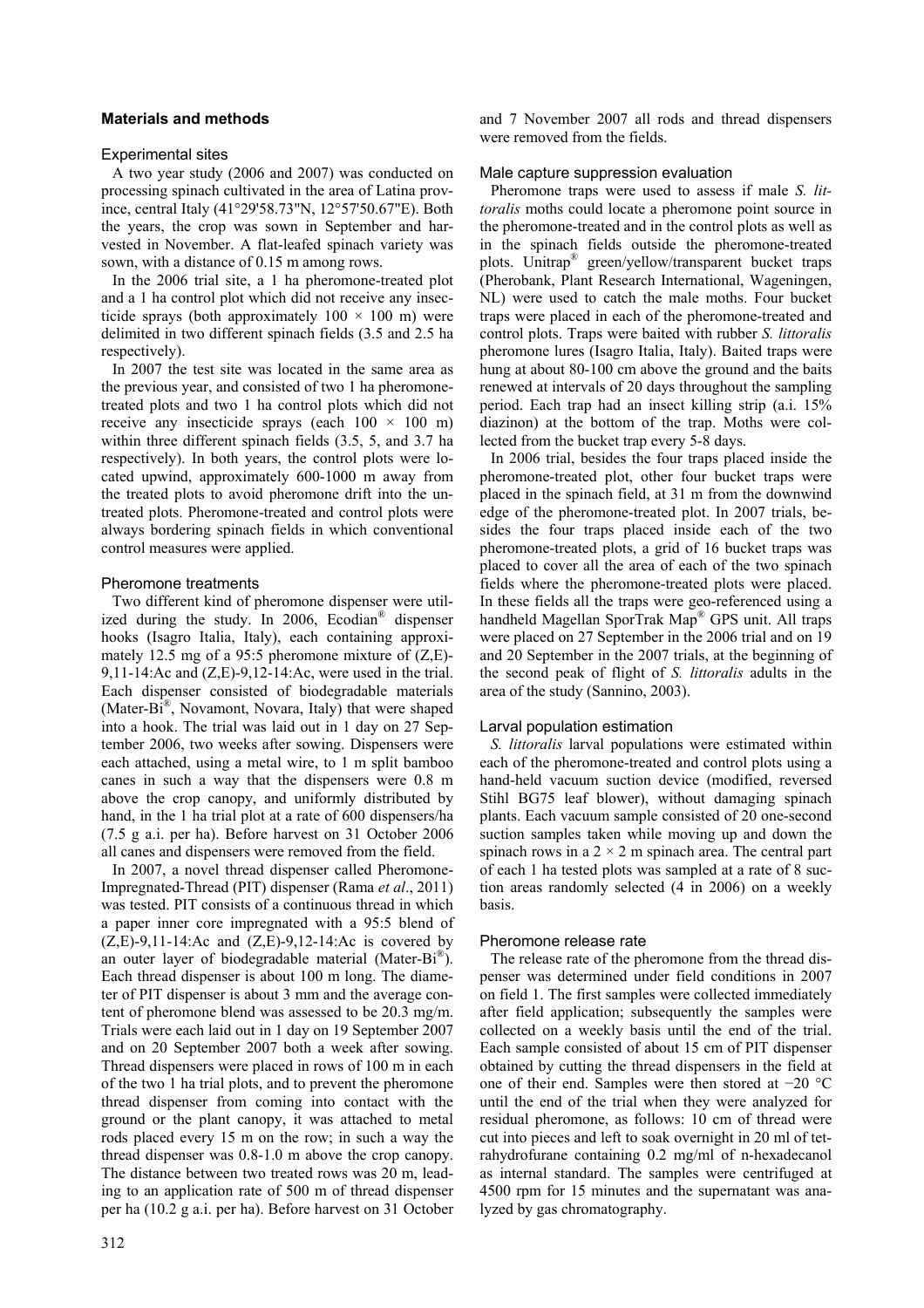#### Data analysis

The evaluation of efficacy of pheromone treatment in treated *vs*. control plots was performed under the assumption of "observational survey" (Schwarz, 1998). By this approach, different plots were selected and area samples were located within each plot; the response variables were the amount of larval and adult infestations in each plot.

The assessment of pheromone treatment efficacy was carried out by means of different variables: i) comparison of the male catches in the pheromone treated and untreated plots, by Kruskal-Wallis test ( $P < 0.05$ ); disruption efficacy was also evaluated as percentage of catch reduction; ii) comparison of larval infestation in the pheromone treated and untreated plots, by Kruskal-Wallis test  $(P < 0.05)$ ; iii) comparison of the larval infestation in pheromone treated and untreated plots with an economic threshold for processing spinach, estimated by sampling the larval infestation (number of larvae per 4 m2 ) in standard insecticide-treated spinach fields (Anonymous, 2003) at harvest, using the hand-held vacuum suction device (see section 2.4 of materials and methods). The economic threshold (ET) was calculated as:  $ET = x + 75<sup>th</sup>$  percentile, where *x* is the median. The comparison of the larval infestation of each treatment with the ET was performed by the "confidence interval method", suggested and described in Berthouex and Brown (2002), using a non parametric approach based on medians and percentiles; the use of non-parametric statistics was necessary because of deviation from normality of field data, which showed strong asymmetrical

distribution (Zar, 1984). The STATISTICA software for Windows StatSoft Inc. (2011) was used for statistical analysis.

Efficacy of pheromone treatments was also evaluated by mapping male catches per trap in pheromone treated area, using geostatistics (Rossi *et al*., 1993; Journel and Huijbregts, 2003; De Luigi *et al*., 2011). Semivariograms of the total catches were calculated. The best semi-variogram model was selected by interpreting the model outputs (Rossi *et al*., 1993; Toepfer *et al*., 2007). Ordinary kriging was used as interpolation method and maps obtained were validated by crossvalidation analysis, comparing the predicted and observed values by means of linear correlation analysis. Only maps which were significant by cross-validation analysis were presented. Geostatistic data were analyzed using  $ArcGIS^{TM}$  (ESRI, Redlands, CA, USA), with the geostatistic ArcMapTM (ESRI, Redlands, CA, USA) extension.

# **Results**

In both years the number of male moths caught in bucket traps in pheromone-treated plots was significantly lower compared to control plots on all sampling date and at each test site. Disruption efficacy, evaluated as percentage of catches reduction in treated against untreated plots, ranged from 92.3 to 100% in 2006 and from 97.4 to 99.4% in field 1, and from 91.6 to 98.1 in field 2 in 2007 (tables 1 and 2). In the 2006 trial, in the

| Table 1. Mean number $(\pm SE)$ of S. <i>littoralis</i> male trapped per night in pheromone traps and percentage of disruption |  |
|--------------------------------------------------------------------------------------------------------------------------------|--|
| efficacy in pheromone-treated, 31 m away, and control treatments in 2006 trial.                                                |  |

| Date                         | <b>Nights</b>  | Treatment                                                           | Mean moths<br>per trap per night<br>$\pm$ SE <sup>a</sup>                            | Disruption<br>efficacy<br>$(\%)$ | Median<br>$(25th$ and $75th$ percentiles)                          |
|------------------------------|----------------|---------------------------------------------------------------------|--------------------------------------------------------------------------------------|----------------------------------|--------------------------------------------------------------------|
| $12$ Oct                     | 8              | Pheromone<br>$31 \text{ m}$ away <sup>b</sup><br>Control<br>H(df) P | $0.03 \pm 0.03a^c$<br>$0.19 \pm 0.15$ ab<br>$0.50 \pm 0.11b$<br>6.281 (2, 12) 0.0433 | 93.8<br>62.5                     | $0.0 (0.0 - 0.063)$<br>$0.06(0.0 - 0.38)$<br>$0.50(0.31 - 0.69)$   |
| 17 Oct                       | 5              | Pheromone<br>31 m away<br>Control<br>H(df) P                        | $0.00 \pm 0.00a$<br>$0.20 \pm 0.12$ ab<br>$0.80 \pm 0.20b$<br>7.691 (2, 12) 0.0214   | 100<br>75.0                      | $0(0-0)$<br>$0.20(0.0 - 0.40)$<br>$1,0(0.60 - 1.0)$                |
| 24 Oct                       | $\overline{7}$ | Pheromone<br>31 m away<br>Control<br>H(df) P                        | $0.04 \pm 0.04a$<br>$0.39 \pm 0.04ab$<br>$1.54 \pm 0.16b$<br>10.130(2, 12)0.0063     | 97.7<br>74.4                     | $0.0(0.0 - 0.071)$<br>$0.43(0.36 - 0.43)$<br>$1.57(1.29 - 1.79)$   |
| 30 Oct                       | 6              | Pheromone<br>31 m away<br>Control<br>H(df) P                        | $0.00 \pm 0.00a$<br>$0.25 \pm 0.14$ ab<br>$3.25 \pm 0.84b$<br>9.464(2, 12)0.0088     | 100<br>92.3                      | $0(0-0)$<br>$0.17(0.08 - 0.42)$<br>$3.75(2.17 - 4.33)$             |
| Total<br>$(12 Oct - 30 Oct)$ |                | Pheromone<br>31 m away<br>Control<br>H(df) P                        | $0.07 \pm 0.04a$<br>$1.03 \pm 0.28$ ab<br>$6.09 \pm 1.22b$<br>9.881 (2, 12) 0.0072   | 98.9<br>83.1                     | $0.063(0.0 - 0.134)$<br>$1.04(0.57 - 1.49)$<br>$6.82(4.61 - 7.56)$ |

<sup>a</sup> Data were analyzed using Kruskal-Wallis test. Means followed by the same letter are not significantly different at  $P < 0.05$  by mean ranks multiple comparisons test; <sup>b</sup> Pheromone traps placed 31 m away from the downwind edge of the pheromone-treated plot;  $P = 0.0558$ .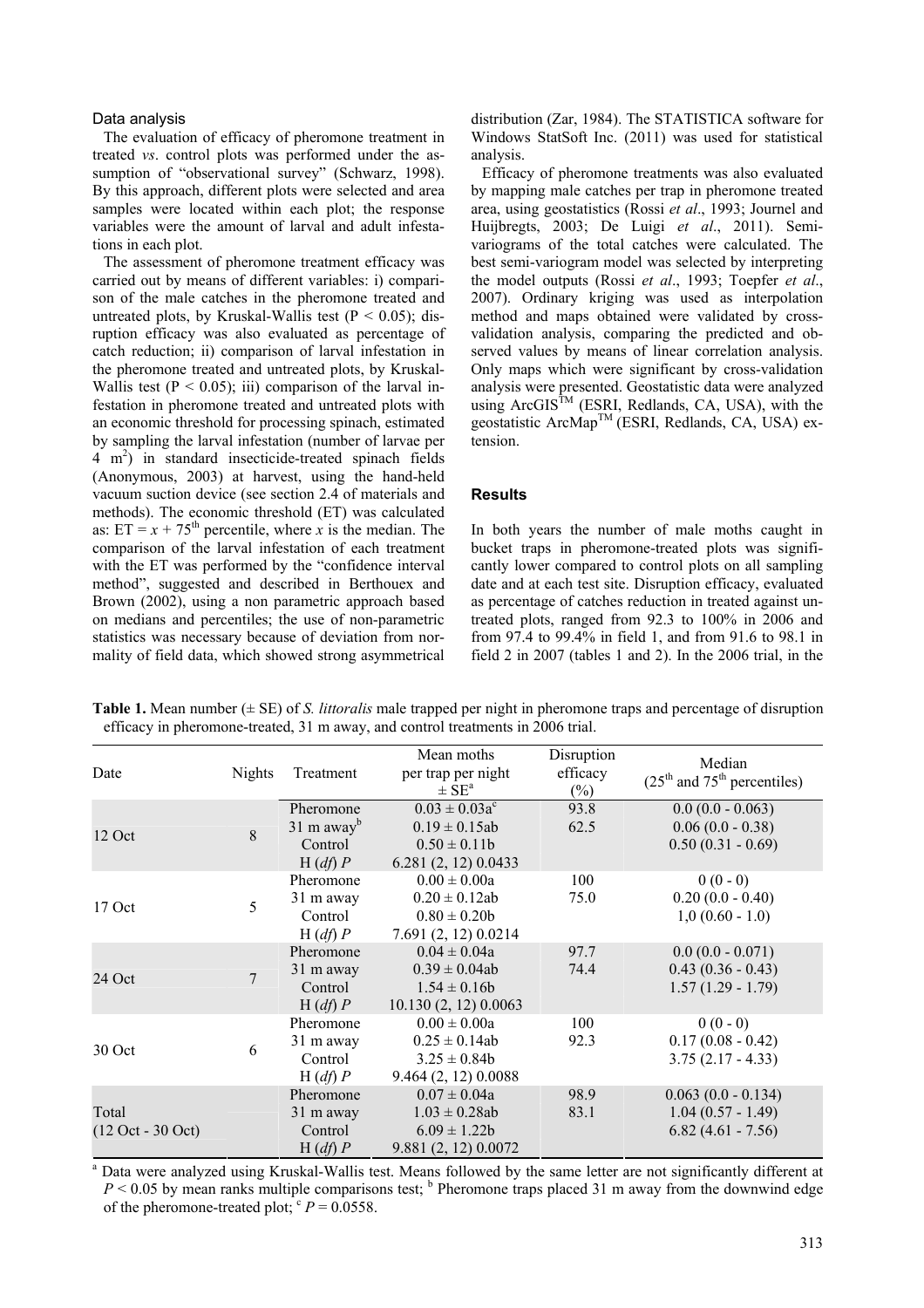| Date                                         | <b>Nights</b>    | Treatment                                       | Mean moths<br>per trap per night<br>$\pm$ SE <sup>a</sup>   | Disruption<br>efficacy<br>$(\%)$ | Median<br>$(25th$ and $75th$ percentiles)      |
|----------------------------------------------|------------------|-------------------------------------------------|-------------------------------------------------------------|----------------------------------|------------------------------------------------|
| 04 Oct                                       | $\boldsymbol{7}$ | Pheromone field 1<br>Control field 1<br>H(df) P | $0.39 \pm 0.11$<br>$29.04 \pm 7.24$<br>5.600(1, 8)0.0180    | 98.7                             | $0.29(0.29 - 0.50)$<br>28.79 (17.14 - 40.93)   |
| 11 Oct                                       | $\tau$           | Pheromone field 1<br>Control field 1<br>H(df) P | $0.21 \pm 0.04$<br>$9.36 \pm 2.38$<br>5.463 (1, 8) 0.0194   | 97.7                             | $0.21(0.14 - 0.29)$<br>$10.50(5.71 - 13.0)$    |
| 17 Oct                                       | 6                | Pheromone field 1<br>Control field 1<br>H(df) P | $0.17 \pm 0.00$<br>$6.29 \pm 0.98$<br>6.054(1, 8)0.0139     | 97.4                             | $0.17(0.17 - 0.17)$<br>$6.67(4.83 - 7.75)$     |
| 24 Oct                                       | $\overline{7}$   | Pheromone field 1<br>Control field 1<br>H(df) P | $0.04 \pm 0.04$<br>$3.00 \pm 0.53$<br>5.671 (1, 8) 0.0172   | 98.8                             | $0.0(0.0 - 0.07)$<br>$2.57(2.43 - 3.57)$       |
| 30 Oct                                       | 6                | Pheromone field 1<br>Control field 1<br>H(df) P | $0.08 \pm 0.05$<br>$4.58 \pm 0.92$<br>5.531 (1, 8) 0.0187   | 98.2                             | $0.08(0.0 - 0.17)$<br>$4.42(3.0 - 6.17)$       |
| 06 Nov                                       | $\overline{7}$   | Pheromone field 1<br>Control field 1<br>H(df) P | $0.11 \pm 0.07$<br>$16.96 \pm 2.47$<br>5.398 (1, 8) 0.0202  | 99.4                             | $0.07(0.0 - 0.21)$<br>$16.71(13.43 - 20.50)$   |
| Total<br>$(04 \text{ Oct} - 06 \text{ Nov})$ |                  | Pheromone field 1<br>Control field 1<br>H(df) P | $0.89 \pm 0.15$<br>$52.27 \pm 11.57$<br>5.398 (1, 8) 0.0202 | 98.3                             | $0.75(0.74 - 1.05)$<br>$53.64$ (33.26 - 71.27) |
| 04 Oct                                       | $\overline{7}$   | Pheromone field 2<br>Control field 2<br>H(df) P | $0.96 \pm 0.31$<br>$13.79 \pm 1.77$<br>5.398 (1, 8) 0.0202  | 93.0                             | $1.14(0.50 - 1.43)$<br>$12.57(11.36 - 16.21)$  |
| 11 Oct                                       | $\boldsymbol{7}$ | Pheromone field 2<br>Control field 2<br>H(df) P | $0.29 \pm 0.06$<br>$3.39 \pm 0.99$<br>5.398 (1, 8) 0.0202   | 91.6                             | $0.29(0.21 - 0.36)$<br>$3.36(2.14 - 4.64)$     |
| 17 Oct                                       | 6                | Pheromone field 2<br>Control field 2<br>H(df) P | $0.13 \pm 0.08$<br>$6.75 \pm 1.23$<br>5.398 (1, 8) 0.0202   | 98.1                             | $0.08(0.0 - 0.25)$<br>$5.92(5.25 - 8.25)$      |
| 24 Oct                                       | $\boldsymbol{7}$ | Pheromone field 2<br>Control field 2<br>H(df) P | $0.18 \pm 0.04$<br>$3.14 \pm 0.83$<br>5.60(1, 8)0.0180      | 94.3                             | $0.14(0.14 - 0.21)$<br>$2.79(2.0 - 4.29)$      |
| 30 Oct                                       | 6                | Pheromone field 2<br>Control field 2<br>H(df) P | $0.17 \pm 0.07$<br>$4.58 \pm 0.92$<br>5.463 (1, 8) 0.0194   | 96.4                             | $0.17(0.08 - 0.25)$<br>$4.42(3.0 - 6.17)$      |
| Total<br>(04 Oct - 30 Oct)                   |                  | Pheromone field 2<br>Control field 2<br>H(df) P | $1.72 \pm 0.38$<br>$31.65 \pm 3.99$<br>5.398 (1, 8) 0.0202  | 94.6                             | $2.02(1.31 - 2.13)$<br>$28.54(26.99 - 36.32)$  |

| Table 2. Mean number $(\pm \text{SE})$ of S. littoralis male trapped per night in pheromone traps and percentage of disruption |  |
|--------------------------------------------------------------------------------------------------------------------------------|--|
| efficacy in pheromone-treated and control spinach plots in 2007 trials.                                                        |  |

<sup>a</sup> Data were analyzed using Kruskal-Wallis test.

control plot, *S. littoralis* male moth catches were very low, and peaked at 3.25 moths/trap/night at the end of the study (30 October). A total of 6.09 moths per trap per night was observed in control plot during trial conduct (33 days) indicating that pest pressure at trial site was moderate (table 1). On the contrary, in 2007, a total of 52.27 and 31.65 moths per trap per night was observed in control plot in field 1 and 2 respectively, throughout the trial periods (48 and 40 days), indicating a higher level of *S. littoralis* moth activity. The main peak of catches was observed at the beginning of the trial on 4 October, with 29.04 and 13.79 moths per trap per night in field 1 and 2 respectively (table 2). A second peak of adult moth activity was recorded toward the end of the trials on 6 November in field 1 (16.96 moths per trap per night).

Further, in 2006 trial, male moth counts from traps placed 31 m away from the downwind edge of the pheromone-treated plot were lower than that from traps placed in the control plot, with disruption efficacy ranging from 62.5 to 92.3%, and just slightly higher than from traps placed in the inner of pheromone-treated plot. However, these differences were not significant (table 1).

The trap catch reduction within pheromone-treated field can be visualized from the geostatistic surface maps (figure 1). The gaps of catches within the square areas in the maps, which represent the treated plots,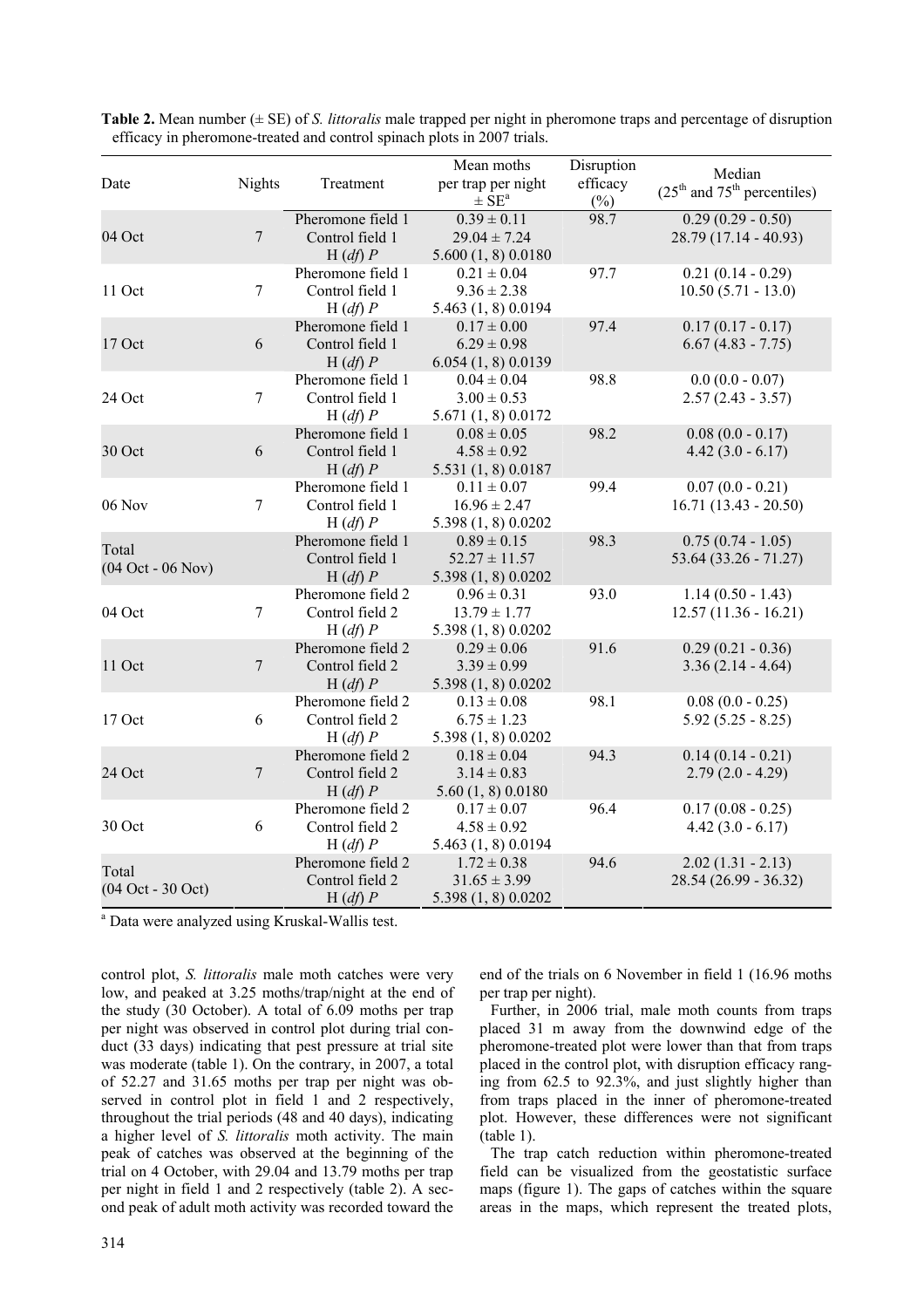

**Figure 1.** Spatial distribution of total male catches per trap in pheromone treated spinach fields over 5 consecutive weeks in pheromone field 1 (a) and over 4 in pheromone field 2 (b) in 2007 trials. The 1-ha pheromone treated plot is indicated by the square (in white in field 1 and in black in field 2). Dots represent traps position. Arrow represents dominant wind direction.

demonstrated the effectiveness of the catches reduction due to the technique. The maps showed also the pheromone drift from the pheromone-treated plots, showing a partial efficacy of the disruption technique outside the pheromone-treated area. The patches of the catches, visualized by the darker filled contours, indicated the areas of the fields in which male disruption was not effective.

In 2006, a significant reduction of *S. littoralis* larvae in the pheromone-treated plot, respect to the control, was detected in all the sampling dates and in total, despite *S. littoralis* population was very low, reaching a peak of 0.68 larvae/ $\frac{4}{1}$  m<sup>2</sup> in the control plot (table 3). Moreover, the larval infestation sampled in pheromonetreated plot one day before harvest (30 October) was as low as the ET calculated in the insecticide-treated spinach fields (figure 2).

In 2007, only in the sampling carried out on the 6 of November in field 1 the pheromone-treated plot contained significantly fewer *S. littoralis* larvae than the control plot, when infestation in the latter plot peaked at

19.75 larvae/4  $m<sup>2</sup>$  (table 4). In all the other sampling dates, both in field 1 and 2, when larval populations were low, a significant reduction in *S. littoralis* larvae was not observed (table 4). This lack of significant effect at low larval infestation is not in agreement with what was found in 2006. This was probably due to the different distribution of the larval population, as showed by the median and percentile values (tables 3 and 4). In the second year, pheromone treated plots showed larval infestation levels higher than the economic threshold calculated in insecticide-treated plots (figure 2). Larval infestation in control field 2 was drastically lower than that found in control field 1; this difference was due to the early harvest in field 2, which minimized the larval infestation in this plot.

The relationship between residual pheromone and time in the thread dispenser showed a classical exponential decay law  $(Y = 100.3^* e^{0.043^*x}$ ;  $R^2 = 0.99$ ,  $P < 0.001$ ) (figure 3). The percentage of pheromone remaining in the thread dispenser after 15 days of field aging was 50%,

**Table 3.** Mean number ( $\pm$  SE) of *S. littoralis* larvae sampled in a 2  $\times$  2 m spinach area in pheromone-treated and control spinach plots in 2006 trial.

| Date                                         | Treatment | Mean larvae $\pm$ SE <sup>a</sup> | Median $(25th$ and $75th$ percentiles) |
|----------------------------------------------|-----------|-----------------------------------|----------------------------------------|
|                                              | Pheromone | $0.00 \pm 0.00$                   | $0(0-0)$                               |
| $17$ Oct                                     | Control   | $0.68 \pm 0.33$                   | $0.51(0.17 - 1.19)$                    |
|                                              | H(df) P   | 6.137(1, 8)0.0132                 |                                        |
| 24 Oct                                       | Pheromone | $0.00 \pm 0.00$                   | $0(0-0)$                               |
|                                              | Control   | $0.47 \pm 0.08$                   | $0.43(0.34 - 0.60)$                    |
|                                              | H(df) P   | 6.137(1, 8)0.0132                 |                                        |
| 30 Oct                                       | Pheromone | $0.00 \pm 0.00$                   | $0(0-0)$                               |
|                                              | Control   | $0.30 \pm 0.09$                   | $0.26(0.17 - 0.43)$                    |
|                                              | H(df) P   | 6.137(1, 8)0.0132                 |                                        |
| Total<br>$(17 \text{ Oct} - 30 \text{ Oct})$ | Pheromone | $0.00 \pm 0.00$                   | $0(0-0)$                               |
|                                              | Control   | $1.45 \pm 0.21$                   | $1.36(1.19 - 1.70)$                    |
|                                              | H(df) P   | 6.054(1, 8)0.0139                 |                                        |

<sup>a</sup> Data were analyzed using Kruskal-Wallis test.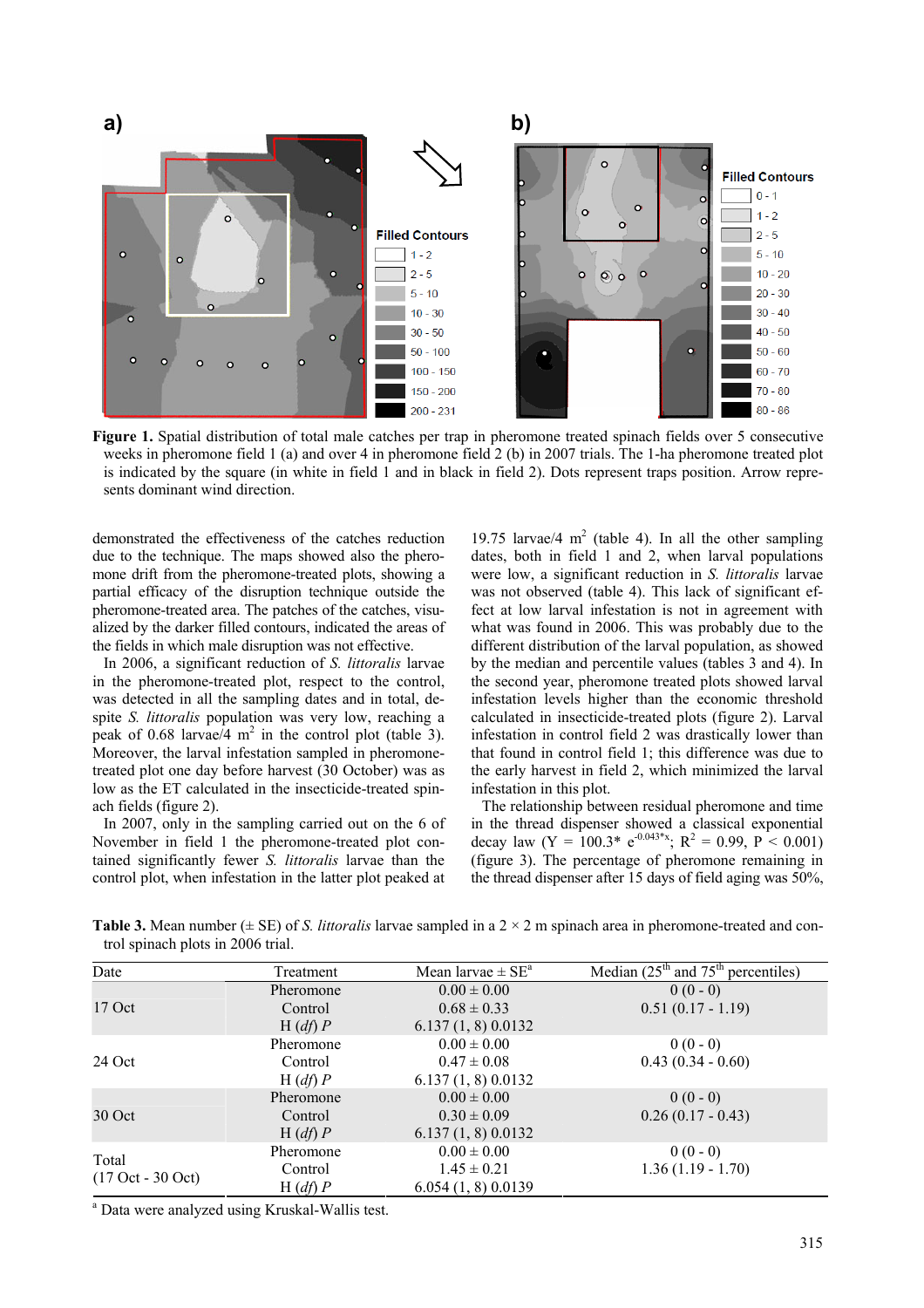

Figure 2. Comparison of the number (Median and 25<sup>th</sup> and 75th percentiles) of *S. littoralis* larvae sampled at harvest in a  $2 \times 2$  m spinach area in pheromone-treated and control plots in 2006 and 2007 trials with the estimated Economic Threshold.

while at the end of the spinach cropping cycle  $(48<sup>th</sup> \, \text{day})$ the percentage resulted to be 9%. The average release rate during the first 15 days was 0.66 mg/m per day, which decreased to 0.26 mg/m per day in the remaining period (mean value between days 16 to 49). Since 500 m/ha of thread dispenser was used, and assuming a release of 0.26 mg/m per day, the release rate tested was estimated as 5.5 mg/h per ha.



**Figure 3.** Percentages of pheromone remaining in Pheromone-Impregnated-Thread dispenser utilized in 2007.

## **Discussion**

Overall, pheromone treatments were shown to be effective in controlling *S. littoralis* populations. As a matter of fact, this technique determined a drastic reduction in adult male catches, thus resulting in a lowering of larval populations in comparison with untreated plots.

Our findings indicated that both the Ecodian® dispensers tested in 2006 and the thread dispenser tested in 2007 effectively disrupted *S. littoralis* male orientation toward pheromone sources, likely resulting in an almost complete disruption of mating. However some mating could have taken place in the pheromone-treated plots, since a small number of male were captured in the traps inside these plots.

**Table 4.** Mean number ( $\pm$  SE) of *S. littoralis* larvae sampled in a 2  $\times$  2 m spinach area in pheromone-treated and control spinach plots in 2007 trials.

| Date     | Treatment         | Mean larvae $\pm$ SE <sup>a</sup> | Median $(25th$ and $75th$ percentiles) |
|----------|-------------------|-----------------------------------|----------------------------------------|
|          | Pheromone field 1 | $0.00 \pm 0.00$                   | $0(0-0)$                               |
| 11 Oct   | Control field 1   | $0.25 \pm 0.16$                   | $0.0(0.0 - 0.50)$                      |
|          | H(df) P           | 2.143(1, 16)0.1432                |                                        |
|          | Pheromone field 1 | $0.13 \pm 0.13$                   | $0(0-0)$                               |
| $17$ Oct | Control field 1   | $0.13 \pm 0.13$                   | $0(0-0)$                               |
|          | H(df) P           | 0(1, 16)1.0                       |                                        |
|          | Pheromone field 1 | $0.50 \pm 0.50$                   | $0(0-0)$                               |
| 30 Oct   | Control field 1   | $0.75 \pm 0.31$                   | $0.50(0.0 - 1.50)$                     |
|          | H(df) P           | 1.638(1, 16)0.2007                |                                        |
|          | Pheromone field 1 | $1.63 \pm 1.25$                   | $0.0(0.0 - 1.50)$                      |
| 06 Nov   | Control field 1   | $19.75 \pm 6.91$                  | $15.0(11.50 - 28.0)$                   |
|          | H(df) P           | 7.395(1, 12)0.0065                |                                        |
|          | Pheromone field 2 | $0.38 \pm 0.18$                   | $0.0(0.0 - 1.0)$                       |
| 11 Oct   | Control field 2   | $0.38 \pm 0.38$                   | $0(0-0)$                               |
|          | H(df) P           | 0.813(1, 16)0.3674                |                                        |
|          | Pheromone field 2 | $0.75 \pm 0.31$                   | $0.50(0.0 - 1.50)$                     |
| 17 Oct   | Control field 2   | $0.25 \pm 0.25$                   | $0(0-0)$                               |
|          | H(df) P           | 1.995 (1, 16) 0.1579              |                                        |
|          | Pheromone field 2 | $0.38 \pm 0.26$                   | $0.0(0.0 - 0.50)$                      |
| 30 Oct   | Control field 2   | $0.25 \pm 0.16$                   | $0.0(0.0 - 0.50)$                      |
|          | H(df) P           | 0.019(1, 8)0.8897                 |                                        |

<sup>a</sup> Data were analyzed using Kruskal-Wallis test.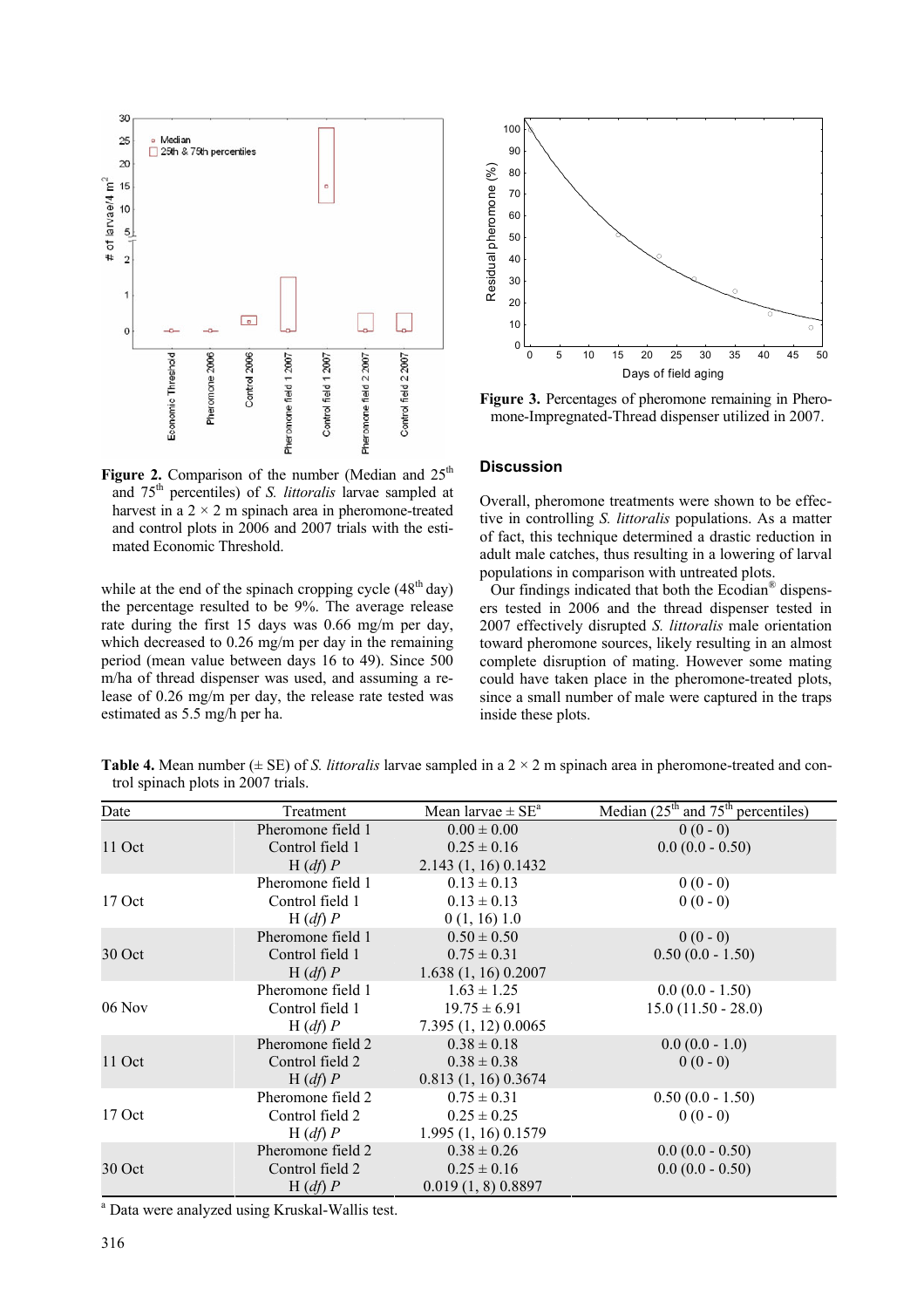In 2006, the larval infestation was completely eliminated in the pheromone-treated plot, while in 2007 the reduction in *S. littoralis* larval populations early in the cropping cycle was not consistent probably because of the higher level of *S. littoralis* activity registered at the beginning of the study as well as greater data variability. Moreover, mating had certainly occurred in the spinach fields were the 1-ha pheromone-treated plots have been delimited and then gravid female could have moved inside the treated plots to lay eggs. Geostatistics can be a useful tool to analyze the efficacy of the pheromonetreated plots, through representation of spatial pattern of catches. Gaps and patches of catches can be interpreted as areas in which catches reduction is optimal or ineffective, respectively. Kerns (2000), studying *Spodoptera exigua* (Hubner), and de Souza *et al*. (1993), both underlined the importance of the pattern of dispenser distribution over a much greater area outside the cropped field, in order to let mating disruption efficacious. The geostatistical analyses of trap catches reported in our study seem to sustain this interpretation and allowed visualization of the magnitude of the phenomenon. Actually, the pheromone point-source location was effectively disrupted only in the central part of the 1-ha pheromone-treated plots. This underlines the importance of extending the pheromone-treated area outside the cropped area, as reported by Kerns (2000) and seen the better result obtained by Wakamura and Takai (1995) with *S. exigua*.

In the literature, the pheromone doses used to disrupt *S. littoralis* males showed a consistent variation, ranging from 0.39 to 60 g/ha (Kehat *et al*., 1983; de Souza *et al*., 1993, Rama *et al*., 2011). In our study, the use of 7.5 g/ha in 2006 resulted in a 98.9% male capture reduction. In 2007 the dose of 10.2 g/ha was used, with an efficacy of 98.3 to 94.6% in field 1 and 2 respectively. Pheromone release rates substantially decreased after 15 days of field aging. However, after that, the rate of pheromone emission (5.5 mg/h per ha) was still enough to sustain good mating disruption in the field. Kehat *et al*. (1979) report effective communication disruption on *S. littoralis* with release rates ranging between 2.0 and 4.0 mg/h per ha. Release rate of 1.0 mg/h per ha resulted in decreased disruption efficiency and when the pheromone emitted was increased to 12.2 mg/h per ha, disruption was not improved (Kehat *et al*., 1979). These rates are consistent with the release rate found to be effective in our study, even if in the first 15 days of the trial also a release rate of 13.7 mg/h per ha sustained a 98.7% disruption efficacy.

It is remarkable that male capture reduction in our study persisted also with a 15% of the initial dose of pheromone, corresponding to a residual of 1.5 g/ha. This was the same pheromone amount required to effectively disrupt communication of *S. littoralis* in cotton for about 4 weeks (Kehat *et al*., 1983). The pheromone release rate seems to provide efficacy of the method through the whole spinach cultivation period. Moreover, the low residual amount of pheromone in the thread dispenser at the end of the cultivation period (9%) suggests that the quantity of pheromone needed and the related

costs could be minimized by using this type of dispenser.

Nevertheless, our results indicated that mating disruption failed, in some cases, to control the key pest below the very low economic threshold imposed by the spinach processing industry. Studies are needed to evaluate the potential of the mating disruption approach when combined with other indirect and direct low impact strategies (i.e. integrated pest management) for key pests due to the very restrictive threshold. In this contest, the use of biopesticides as *B. thuringiensis* or nucleopolyhedroviruses (NPV) could represent an integration (Masetti *et al*., 2008). Moreover, the use of biocontrol agents could be a potential strategy to reduce pest resistance caused by intensive use of chemical insecticides and to manage restrictions of current insecticides.

The manually application of the dispensers in 2006, was a particularly time-consuming technique and not suitable with a commercial use. The thread application resulted in an easier solution, even if a mechanized field installation could further improve the device application method.

## **Acknowledgements**

This research was funded by Findus, within the project "Sustainable Agriculture". In particular, we are grateful to Fabrizio Fontana and Cesare Brinchi (Findus) for their help in setting out and managing the field trials. We thanks Stefano Canali (CRA-RPS, Centro di ricerca per lo studio delle relazioni tra pianta e suolo), Jerome A. Klun (USA) and Max D. Suckling (New Zealand) for their suggestions and critical revision of the manuscript. We are also indebted to Valentino De Luigi for geostatistical maps elaboration and to Elisa Gambarini and Federico Filippi for technical assistance in field sampling and laboratory analysis. We also thank three anonymous reviewers for their useful remarks and suggestions.

#### **References**

- ANONYMOUS, 2003: *Sustainable spinach. Good agricultural practice guidelines*.- Scanplus, London, UK. [online] URL: http://www.unilever.com/images/Sustainable%20Spinach%20- %20Good%20Agricultural%20Practice%20Guidelines%20(20 03)\_tcm13-5324.pdf
- BERTHOUEX P. M., BROWN L. C., 2002.- *Statistics for environmental engineers. 2nd edition*.- Lewis Publishers, Boca Raton, USA.
- CARTER D., 1984.- *Pest Lepidoptera of Europe with special reference to the British Isles*.- Junk Publishers, Dordrecht, The Nethelands.
- DAISIE, 2006.- *Spodoptera littoralis*.- DAISIE European Invasive Alien Species Gateway, [online] URL: http://www.europe-aliens.org/pdf/Spodoptera\_littoralis.pdf
- DE LUIGI V., FURLAN L., PALMIERI S., VETTORAZZO M., ZANINI G., EDWARDS C. R., BURGIO G., 2011.- Results of WCR monitoring plans and evaluation of an eradication programme using GIS and indicator Kriging.- *Journal of Applied Entomology*, 135: 38-46.
- JOURNEL A. G., HUIJBREGTS C. H. J., 2003.- *Mining geostatistics*.- The Blackburn Press, Caldwell, USA.